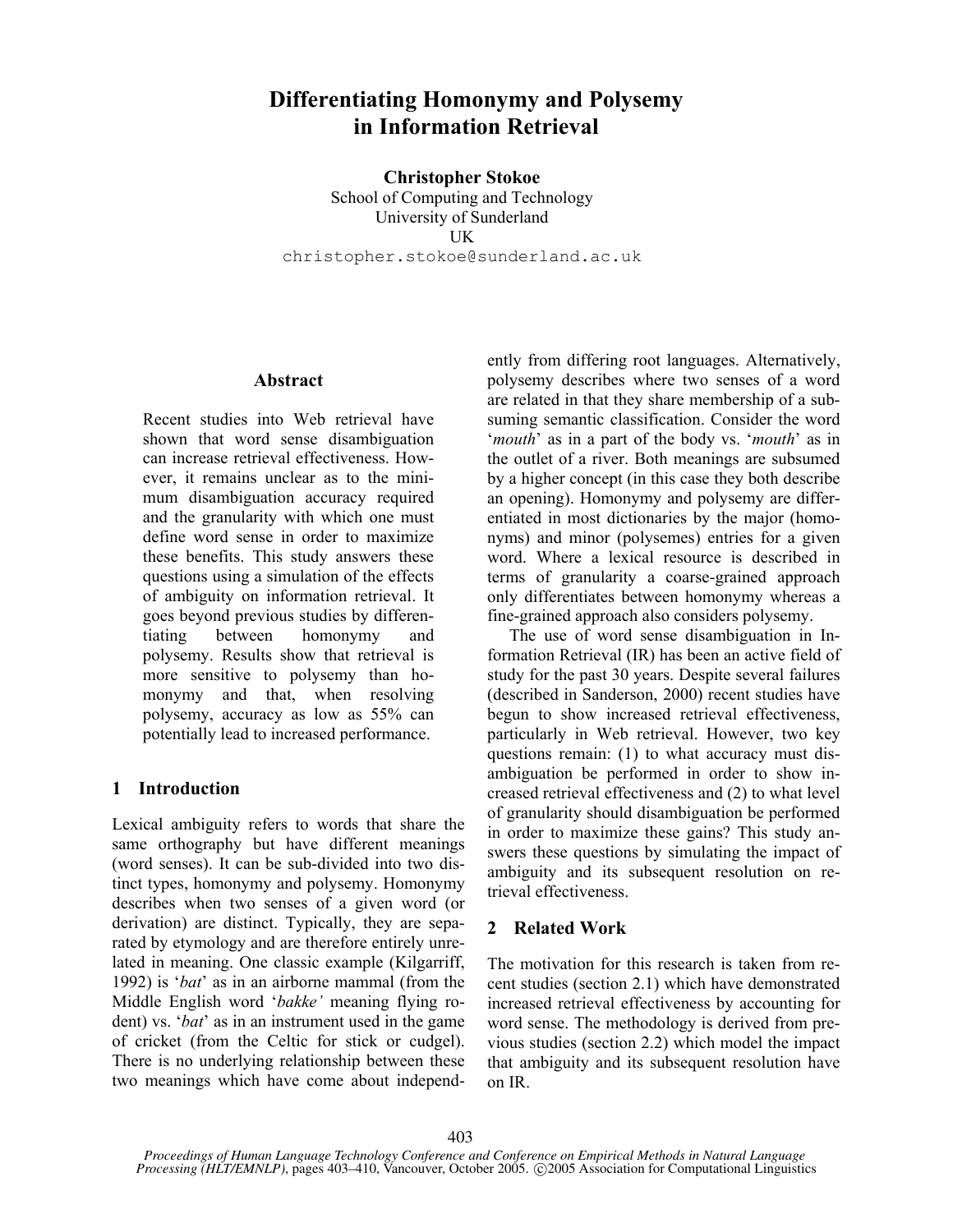#### **2.1 Accounting for Sense in IR**

One of the first studies to show increased retrieval effectiveness through resolving ambiguity was Schütze and Pederson (1995). They used clustering to discriminate between alternate uses of a word. The clusters they produced were apparently finegrained, although it is not clear if this observation was made with reference to a particular lexical resource. In terms of the accuracy to which they could discriminate meaning, a limited evaluation using a 10 word sample demonstrated accuracy approaching 90%. Results showed that retrieval effectiveness increased when documents were indexed by cluster as opposed to raw terms. Performance further increased when a word in the collection was assigned membership of its three most likely clusters. However, it is not clear if assigning multiple senses leads to coarser granularity or simply reduces the impact of erroneous disambiguation.

Stokoe et al. (2003) showed increased retrieval effectiveness through fine-grained disambiguation where a word occurrence in the collection was assigned one of the sense definitions contained in WordNet. The accuracy of their disambiguation was reported at 62% based on its performance over a large subset of SemCor (a collection of manually disambiguated documents). It remains unclear how accuracy figures produced on different collections can be compared. Stokoe et al. (2003) did not measure the actual performance of their disambiguation when it was applied to the WT10G (the IR collection used in their experiments). This highlights the difficulty involved in quantifying the effects of disambiguation within an IR collection given that the size of modern collections precludes manual disambiguation.

Finally, Kim et al. (2004) showed gains through coarse-grained disambiguation by assigning all nouns in the WT10G collection (section 3) membership to 25 top level semantic categories in WordNet (for more detail about the composition of WordNet see section 4). The motivation behind coarse-grained disambiguation in IR is that higher accuracy is achieved when only differentiating between homonyms. Several authors (Sanderson, 2000; Kim et al., 2004) postulate that fine-grained disambiguation may not offer any benefits over coarse-grained disambiguation which can be performed to a higher level of accuracy.

#### **2.2 The Effects of Ambiguity on IR**

The studies described in section 2.1 provide empirical evidence of the benefits of disambiguation. Unfortunately, they do not indicate the minimum accuracy or the optimal level of granularity required in order to bring about these benefits. Perhaps more telling are studies which have attempted to quantify the effects of ambiguity on IR.

Sanderson (1994) used pseudowords to add additional ambiguity to an IR collection. Pseudowords (Gale et al., 1992) are created by joining together randomly selected constituent words to create a unique term that has multiple controlled meanings. Sanderson (1994) offers the example of "*banana/kalashnikov*". This new term features two pseudosenses '*banana*' and '*kalashnikov*' and is used to replace any occurrences of the constituent words in the collection, thus introducing additional ambiguity. In his study, Sanderson experimented with adding ambiguity to the Reuters collection. Results showed that even introducing large amounts of additional ambiguity (size 10 pseudowords - indicating they had 10 constituents) had very little impact on retrieval effectiveness. Furthermore, attempts to resolve this ambiguity with less than 90% accuracy proved extremely detrimental.

Sanderson (1999) acknowledged that pseudowords are unlike real words as the random selection of their constituents ensures that the pseudosenses produced are unlikely to be related, in effect only modeling homonymy. Several studies (Schütze, 1998; Gaustad, 2001) suggest that this failure to model polysemy has a significant impact. Disambiguation algorithms evaluated using pseudowords show much better performance than when subsequently applied to real words. Gonzalo et al. (1998) cite this failure to model related senses in order to explain why their study into the effects of ambiguity showed radically different results to Sanderson (1994). They performed known item retrieval on 256 manually disambiguated documents and showed increased retrieval effectiveness where disambiguation was over 60% accurate. Whilst Sanderson's results no longer fit the empirical data, his pseudoword methodology does allow us to explore the effects of ambiguity without the overhead of manual disambiguation. Gaustad (2001) highlighted that the challenge lies in adapting pseudowords to account for polysemy.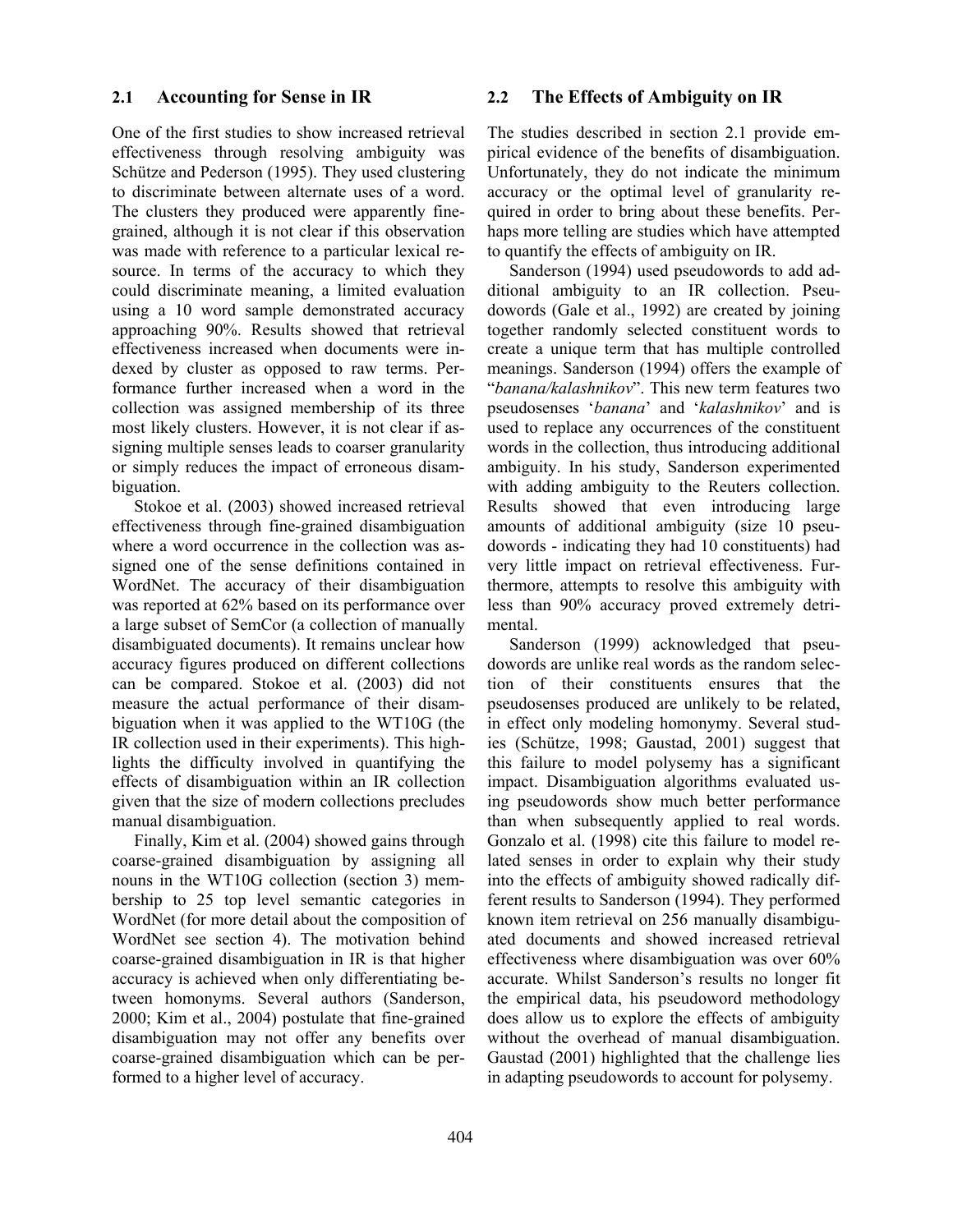Krovetz (1997) performed the only study to date which has explicitly attempted to differentiate between homonymy and polysemy in IR. Using the Longmans dictionary he grouped related senses based on any overlap that existed between two sense definitions for a given word. His results support the idea that grouping together related senses can increase retrieval effectiveness. However, the study does not contrast the relative merits of this technique against fine-grained approaches, thus highlighting that the question of granularity remains open. Which is the optimal approach? Grouping related senses or attempting to make fine-grained sense distinctions?

## **3 Experimental Setup**

The experiments in this study use the WT10G corpus (Hawking and Craswell, 2002), an IR web test collection consisting of 1.69 million documents. There are two available Query / Relevance Judgments sets each consisting of 50 queries. This study uses the TREC 10 Web Track Ad-Hoc query set (NIST topics  $501 - 550$ ). The relevance judgments for these queries were produced using pooling based on the top 100 ranked documents retrieved by each of the systems that participated in the TREC 10 Web Track.

Initially the author produced an index of the WT10G and performed retrieval on this unmodified collection in order to measure baseline retrieval effectiveness. The ranking algorithm was length normalized TF.IDF (Salton and McGill, 1983) which is comparable to the studies in section 2. Next, two modified versions of the collection were produced where additional ambiguity in the form of pseudowords had been added. The first used pseudowords created by selecting constituent pseudosenses which are unrelated, thus introducing additional homonymy. The second used a new method of generating pseudowords that exhibit polysemy (the methodology is described in section 4.1). Contrasting retrieval performance over these three indexes quantifies the relative impact of both homonymy and polysemy on retrieval effectiveness. The final step was to measure the effects of attempting to resolve the additional ambiguity which had been added to the collection. In order to do this, the author simulated disambiguation to varying degrees of accuracy and measured the impact that this had on retrieval effectiveness.

#### **4 Methodology**

To date only Nakov and Hearst (2003) have looked into creating more plausible pseudowords. Working with medical abstracts (MEDLINE) and the controlled vocabulary contained in the MESH hierarchy they created pseudosense pairings that are related. By identifying pairs of MESH subject categories which frequently co-occurred and selecting constituents for their pseudowords from these pairings they produced a disambiguation test collection. Their results showed that category based pseudowords provided a more realistic test data set for disambiguation, in that evaluation using them more closely resembled real words. The challenge in this study lay in adapting these ideas for open domain text.

#### **4.1 Pseudoword Generation**

This study used WordNet (Miller et al., 1990) to inform the production of pseudowords. WordNet (2.0) is a hierarchical semantic network developed at Princeton University. Concepts in WordNet are represented by synsets and links between synsets represent hypernmy (subsumes) and hyponymy (subsumed) relationships in order to form a hierarchical structure. A unique word sense consists of a lemma and the particular synset in which that lemma occurs. WordNet is a fine-grained lexical resource and polysemy can be derived to varying degrees of granularity by traversing the link structure between synsets (figure 1).



**Figure 1. A Subsection of the Noun Hierarchy in WordNet**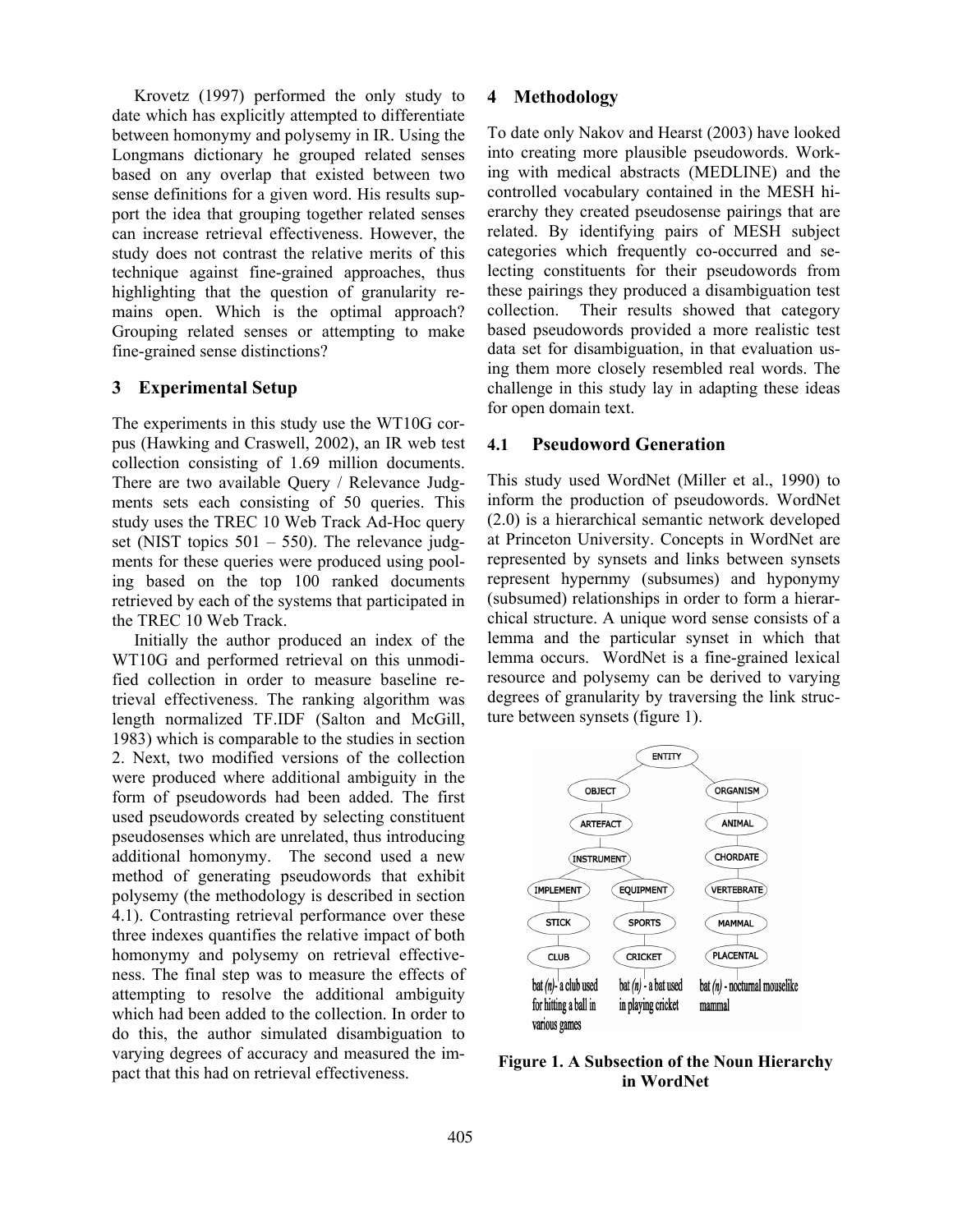An important feature of pseudowords is the number of constituents as this controls the amount of additional ambiguity created. A feature of all previous studies is that they generate pseudowords with a uniform number of constituents, e.g. size 2, size 5 or size 10, thus introducing uniform levels of additional ambiguity. It is clear that such an approach does not reflect real words given that they do not exhibit uniform levels of ambiguity. The approach taken in this study was to generate pseudowords where the number of constituents was variable. As each of the pseudowords in this study contain one query word from the IR collection then the number of constituents was linked directly to the number of senses of that word contained in WordNet. This effectively doubles the level of ambiguity expressed by the original query word. If a query word was not contained in WordNet then this was taken to be a proper name and exempted from the process of adding ambiguity. It was felt that to destroy any unambiguous proper names, which might act to anchor a query, would dramatically overstate the effects of ambiguity in terms of the IR simulation. The average size of the pseudowords produced in these experiments was 6.4 pseudosenses.

When producing the traditional pseudoword based collection the only modification to Sanderson's (1994) approach (described in section 2), other than the variable size, involved formalizing his observation that the constituent words were unlikely to be related. Given access to WordNet it was possible to guarantee that this is the case by rejecting constituents which could be linked through its inheritance hierarchy. This ensures that the pseudowords produced only display homonymy.

In order to produce pseudowords that model polysemy it was essential to devise a method for selecting constituents that have the property of relatedness. The approach taken was to deliberately select constituent words that could be linked to a sense of the original query word through WordNet. Thus the additional ambiguity added to the collection models any underlying relatedness expressed by the original senses of the query word. Pseudowords produced in this way will now be referred to as root pseudowords as this reflects that the ambiguity introduced is modeled around one root constituent. Consider the following worked example for the query "How are tornadoes formed?" After the removal of stopwords we are left with '*tornadoes'* and *'formed*' each of which is then transformed into a root pseudoword. The first step involves identifying any potential senses of the target word from WordNet. If we consider the word '*tornado*' it appears in two synsets:

*1*. *tornado, twister -- (a localized and violently destructive windstorm occurring over land characterized by a funnel-shaped cloud extending toward the ground)* 

*2. crack, tornado -- (a purified and potent form of cocaine that is smoked rather than snorted)* 

For each sense of the target word the system expands WordNet's inheritance hierarchy to produce a directed graph of its hypernyms. Figure 2 shows an example of this graph for the first sense of the word '*tornado*'. In order to ensure a related sense pair the system builds a pool of words which are subsumed by concepts contained in this graph. This is generated by recursively moving up the hierarchy until the pool contains at least one viable candidate. For a candidate to be viable it must meet the following criteria:

- 1) It must exist in the IR collection.
- 2) It must not be part of another pseudoword.
- 3) It can not be linked (through WordNet) to another constituent of the pseudoword.

The pool for sense 1 of '*tornado*' consists of [*hurricane*|*typhoon*], one of which is selected at random.



## **Figure 2. A Graph of the Hypernyms for the First Sense of the Word '***tornado***'**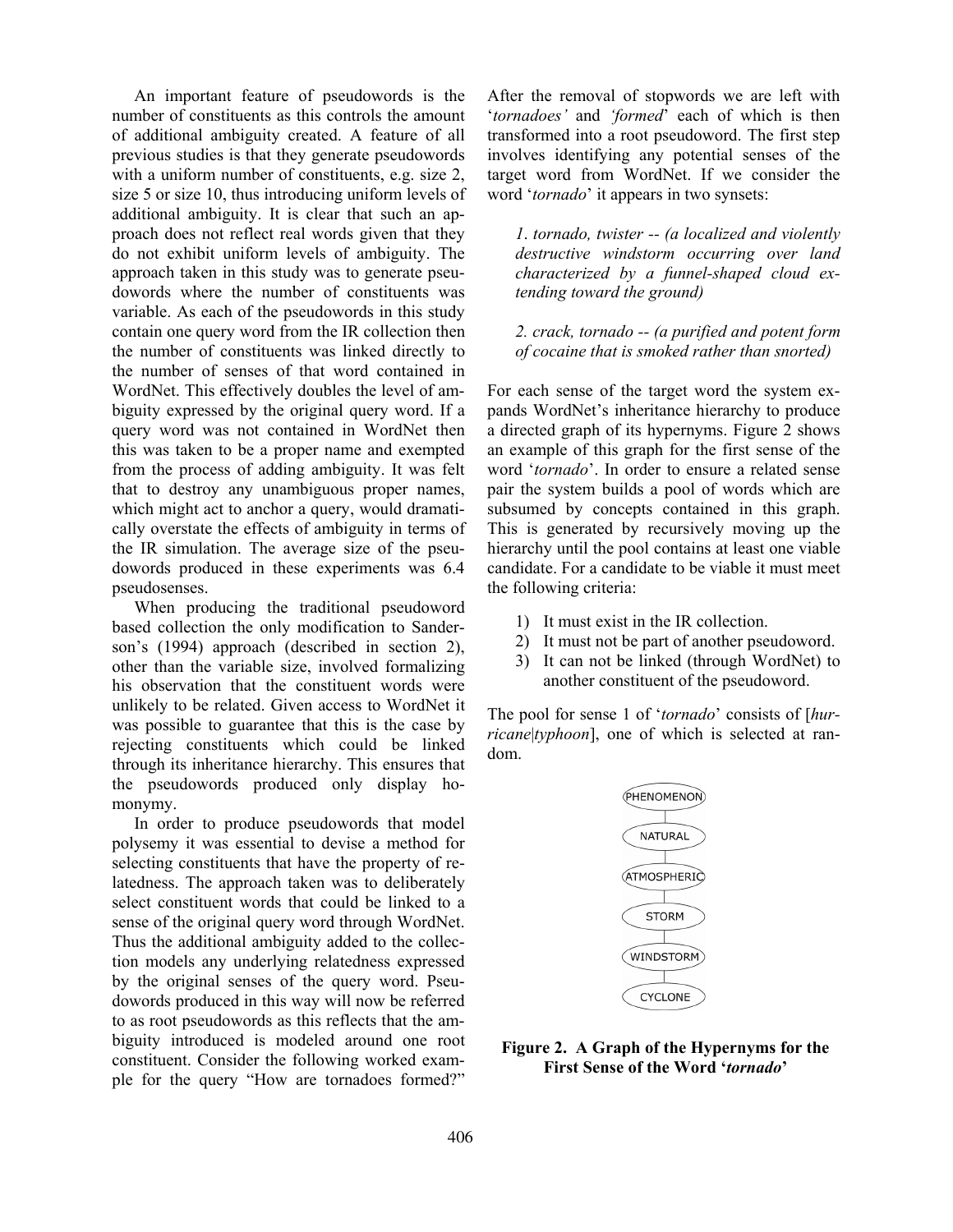This process is repeated for each noun and verb sense of the query word. In this example there is one remaining sense of the word '*tornado*' - a slang term used to refer to the drug crack cocaine. For this sense the system produced a pool consisting of [*diacetylemorphine|heroin*]. Once all senses of the query word have been expanded the resulting pseudoword, '*tornadoes/hurricane/heroin*', is then used to replace all occurrences of its constituents within the collection. Through this process the system produces pseudowords with pseudosense pairings which have subsuming relationships, e.g. '*tornadoes/hurricane*' are subsumed by the higher category of '*cyclone*' whilst '*tornadoes/heroin*' are subsumed by the higher semantic category of '*hard\_drug*'.

## **4.2 Pseudo-disambiguation**

In order to perform pseudo-disambiguation the unmodified collection acts as a gold standard model answer. Through reducing each instance of a pseudoword back to one of its constituent components this models the selection process made by a disambiguation system. Obviously, the correct pseudosense for a given instance is the original word which appeared at that point in the collection. Variable levels of accuracy are introduced using a weighted probability model where the correct pseudosense for a given test instance is seeded with a fixed probability equivalent to the desired accuracy being simulated. When a disambiguation error is simulated one of the incorrect pseudosenses is selected randomly.

## **5 Results**

The first set of results (section 5.1) addresses the question of granularity by quantifying the impact that adding either additional homonymy or polysemy has on retrieval effectiveness. The second set of results (section 5.2) looks at the question of disambiguation accuracy by simulating the impact that varied levels of accuracy have on retrieval effectiveness.

## **5.1 Homonymy vs. Polysemy**

Let us first consider the impact of adding additional homonymy. Figure 3 graphs precision across the 11 standard points of recall for retrieval from both the baseline collection and one where additional homonymy has been added. Note that the introduction of additional homonymy brings about a small drop in retrieval effectiveness. With regard to the single value measures contained in table 1, this is a decrease of 2.5% in terms of absolute R-Precision (average precision after the total number of known relevant documents in the collection has been retrieved). This is a relative decrease of 14.3%. Similar drops in both precision  $\omega$  10 (precision after the first 10 documents retrieved) and average precision are also seen.

Next let us consider retrieval effectiveness over the root pseudoword collection where additional polysemy has been added (figure 4). Note that the introduction of additional polysemy has a more substantive impact upon retrieval effectiveness. In terms of R-Precision this decrease is 5.3% in absolute terms, a relative decrease of 30% compared to baseline retrieval from the unmodified collection. In addition, an even larger decrease in preci- $\sin(a)10$  occurs where the introduction of additional polysemy brings about a 7% drop in retrieval effectiveness.

In terms of the relative effects of homonymy and polysemy on retrieval effectiveness then note that adding additional polysemy has over double the impact of adding homonymy. This provides a clear indication that the retrieval process is more substantially affected by polysemy than homonymy.



**Figure 3. Precision across the 11 Standard Points of Recall for the Baseline and the Collection Containing Additional Homonymy**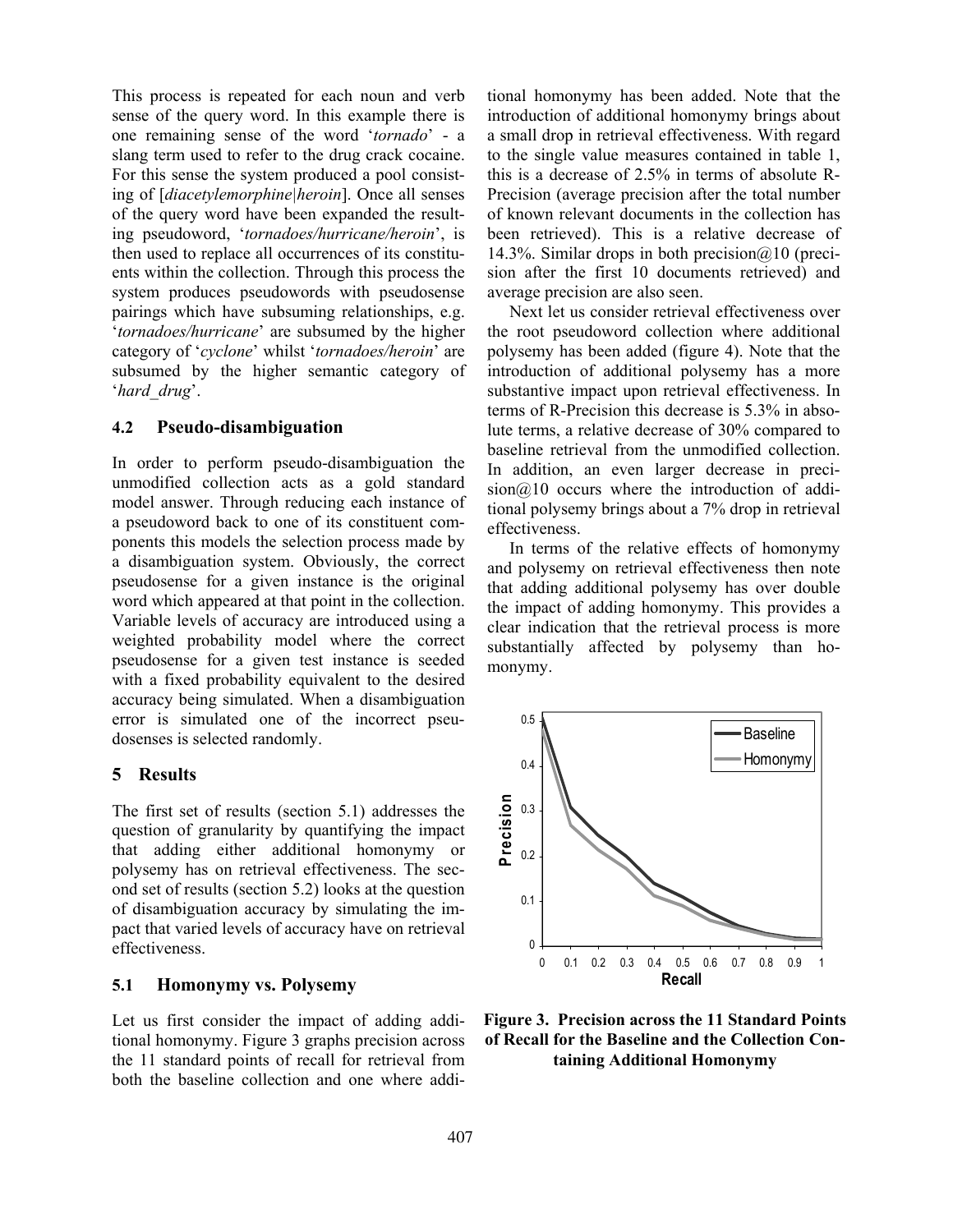|                 | R-Precision | Precision<br>@10 | Avg.<br>Precision |
|-----------------|-------------|------------------|-------------------|
| <b>Baseline</b> | 0.1732      | 0.2583           | 0.1334            |
| Homonymy        | 0.1485      | 0.2208           | 0.1145            |
| Polysemy        | 0.1206      | 0.1875           | 0.0951            |

**Table 1. R-Precision, Precision@10 and Average Precision for all Three Versions of the Collection** 



**Figure 4. Precision across the 11 Standard Points of Recall for the Baseline and the Collection Containing Additional Polysemy** 

#### **5.2 The Impact of Disambiguation**

We now address the second part of the research question: to what accuracy should disambiguation be performed in order to enhance retrieval effectiveness? Figure 5 plots the impact, in terms of R-Precision, of performing disambiguation to varying degrees of accuracy after additional homonymy has been added to the collection. The dotted line represents the breakeven point, with R-Precision below this line indicating reduced performance as a result of disambiguation. Results show that where additional homonymy has been added to the collection disambiguation accuracy at or above 76% is required in order for disambiguation to be of benefit. Performing disambiguation which is less than 76% accurate leads to lower performance than if the additional homonymy had been left unresolved.

Moving on to consider the root pseudoword collection (figure 6) note that the breakeven point is only 55% where additional polysemy has been added. Consider that the results in section 5.1 showed that the introduction of additional polysemy had over double the impact of introducing additional homonymy. This is reflected in the relative effects of disambiguation in that the breakeven point is considerably lower for polysemy than homonymy.



**Figure 5. The Impact of Disambiguation on Effectiveness after the Addition of Homonymy (Note the dashed line is the breakeven point)** 



**Figure 6. The Impact of Disambiguation on Effectiveness after the Addition of Polysemy (Note the dashed line is the breakeven point)** 

#### **6 Discussion**

The results in section 5.1 show that retrieval effectiveness is more sensitive to polysemy than homonymy. One explanation for this can be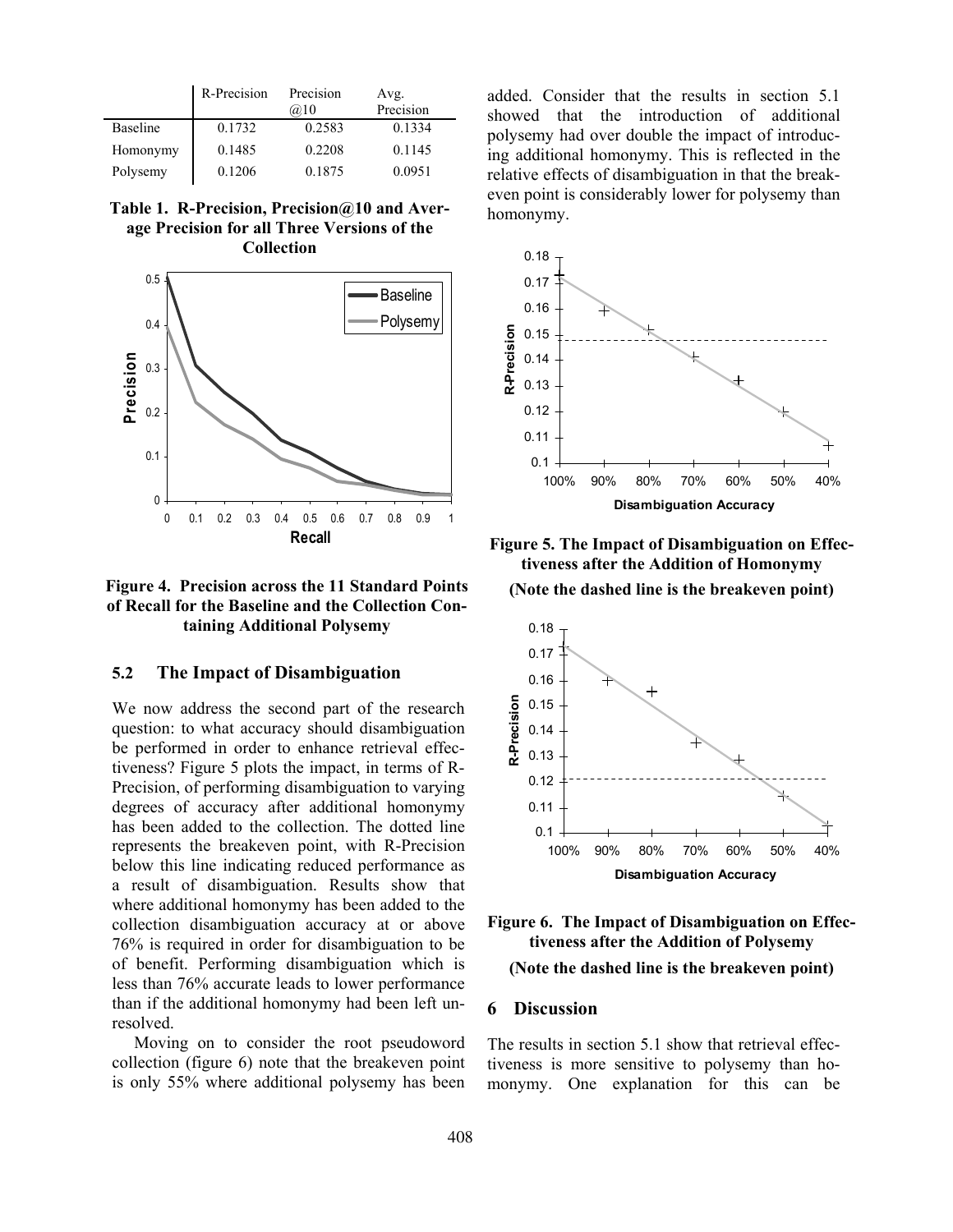hypothesized from previous studies (Krovetz and Croft, 1992; Sanderson and Van Rijsbergen, 1999) which highlight the importance of co-occurrence between query words. Where two (or more) words appear together in a query, statistical retrieval inherently performs some element of disambiguation. However, in the case of a word with many closely related senses, co-occurrence between query words may not be sufficient for a given sense to become apparent. This is particularly exasperated in Web retrieval given that the average query length in these experiments was 2.9 words. Clearly, the inherent disambiguation performed by statistical IR techniques is sensitive to polysemy in the same way as systems which explicitly perform disambiguation.

With regard to disambiguation accuracy and IR (section 5.2) these experiments establish that performance gains begin to occur where disambiguation is between 55% and 76%. Where within this range the actual breakeven point lies is dependent on the granularity of the disambiguation and the balance between polysemy and homonymy in a given collection. Consider that coarse-grained disambiguation is frequently advocated on the basis that it can be performed more accurately. Whilst this is undoubtedly true these results suggest that homonymy has to be resolved to a much higher level of accuracy than polysemy in order to be of benefit in IR.

It would seem prudent to consider the results of this study in relation to the state-of-the-art in disambiguation. At Senseval-3 (Mihalcea et al., 2004) the top systems were considered to have reached a ceiling, in terms of performance, at 72% for finegrained disambiguation and 80% for coarsegrained. When producing the English language test collections the rate of agreement between humans performing manual disambiguation was approximately 74%. This suggests that machine disambiguation has reached levels comparable to the performance of humans. In parallel with this the IR community has begun to report increased retrieval effectiveness through explicitly performing disambiguation to varying levels of granularity.

A final point of discussion is the way in which we simulate disambiguation both in this study and those previously (Sanderson, 1994; Gonzalo et al., 1998). There is growing evidence (Leacock et al., 1998; Agirre and Martinez, 2004) to suggest that simulating uniform rates of accuracy and error across both words and senses may not reflect the performance of modern disambiguation systems. Supervised approaches are known to exhibit inherent bias that exists in their training data. Examples include Zipf's law (Zipf, 1949) which denotes that a small number of words make up a large percentage of word use and Krovetz and Croft's (1992) observation that one sense of a word accounts for the majority of all use. It would seem logical to presume that supervised systems show their best performance over the most frequent senses of the most frequent words in their training data. Not enough is known about the potential impact of these biases to allow for them to be incorporated into this simulation. Still, it should be noted that Stokoe et al. (2003) utilized frequency statistics in their disambiguator and that a by-product of Schütze and Pederson's (1992) approach was that they eliminated infrequently observed senses. There is supporting evidence from Sanderson and Van Rijsbergen (1999) to suggest that accounting for this frequency bias is in some way advantageous. Therefore, it is worth considering that simulating a uniform accuracy and error rate across all words and senses might actually offer a pessimistic picture of the potential for disambiguation and IR. Whilst this merits further study, the focus of this research was contrasting the relative effects of two types of ambiguity and both models were subject to the same uniform disambiguation.

## **7 Conclusions**

This study has highlighted that retrieval systems are more sensitive to polysemy than homonymy. This leads the author to conclude that making finegrained sense distinctions can offer increased retrieval effectiveness in addition to any benefits brought about by coarse-grained disambiguation. It also emphasises that although coarse-grained disambiguation can be performed to a higher degree of accuracy, this might not directly translate to increased IR performance compared to fine-grained approaches. This is in contrast to current thinking which suggests that coarse-grained approaches are more likely to bring about retrieval performance because of their increased accuracy.

In terms of disambiguation accuracy and increased retrieval effectiveness, results show potential benefits where accuracy is as low as 55% when dealing with just polysemy and rises to 76% when